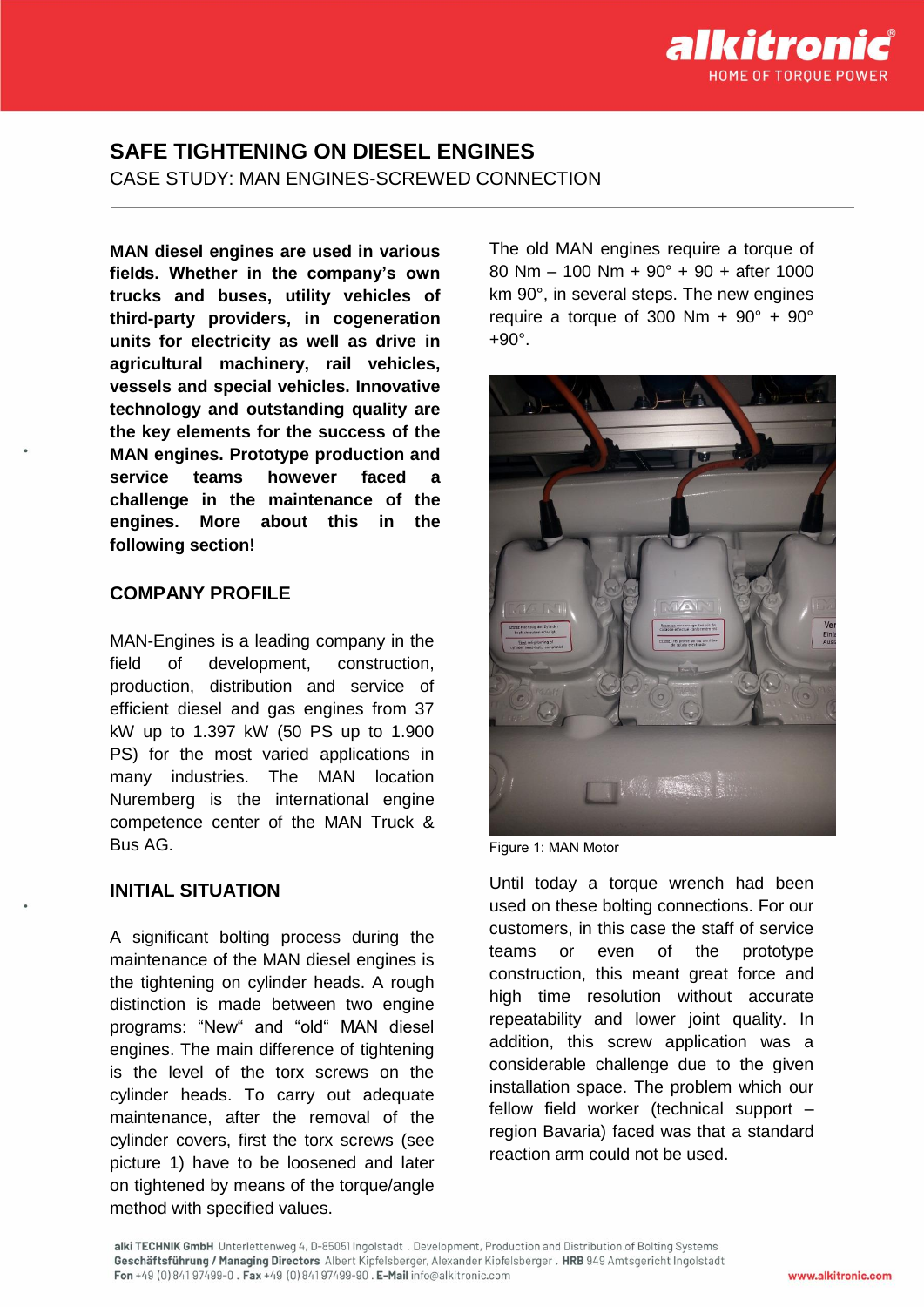

Therefore it was not possible to ensure the correct support resp. ensure the safe and reliable torque value.

#### **SOLUTION**

In order to display the required torque/angle method with the requested values the models EFCip 10 (60 Nm – 420 Nm) and EFCip 30 (150 Nm – 1050 Nm) in the PLUS version were presented to the customers. These ensure a permanently higher joint quality compared to ratchet torque tools due to continuous rotation of the square drive. For our customers especially the repeat accuracy of ±3 % exceeds the accuracy of a torque wrench by far.

### **alkitronic® torque multipliers persuade because of a repeat accuracy of ±3 %**

Another advantage of the alkitronic torque multiplier, according to our contacts, is the ergonomic operation and the considerable saving of effort and time which in turn contributes to the reduction of personnel workload. After selecting the suitable electric torque multipliers a solution had to be found for the challenge regarding a perfect, safe and sustainable absorption of torque. Thus a special support was designed. The aim of all parties was to develop a support which offers an accurate and permanent high joint quality.

Together with the involved service staff a torque transducer, adapted to customer's wishes and requirements, was designed based on these assumptions. After many prototypes two special supports were made – a special sliding support (engines OLD/NEW ref. no. 11495) and a special Y support (engines OLD ref. no. 11496).

## **SPECIAL SLIDING SUPPORT**

After disassembly of the cylinder heads all required bolts are accessible at one level. Place torque multiplier on the relevant torx screw and adjust torque transducer on the next torx screw. Due to the sliding mechanism the customer can make up for the varying bolt spacing.



Figure 2: Special Sliding Support



Figure 3: Special Sliding Support



Figure 4: Special Sliding Support